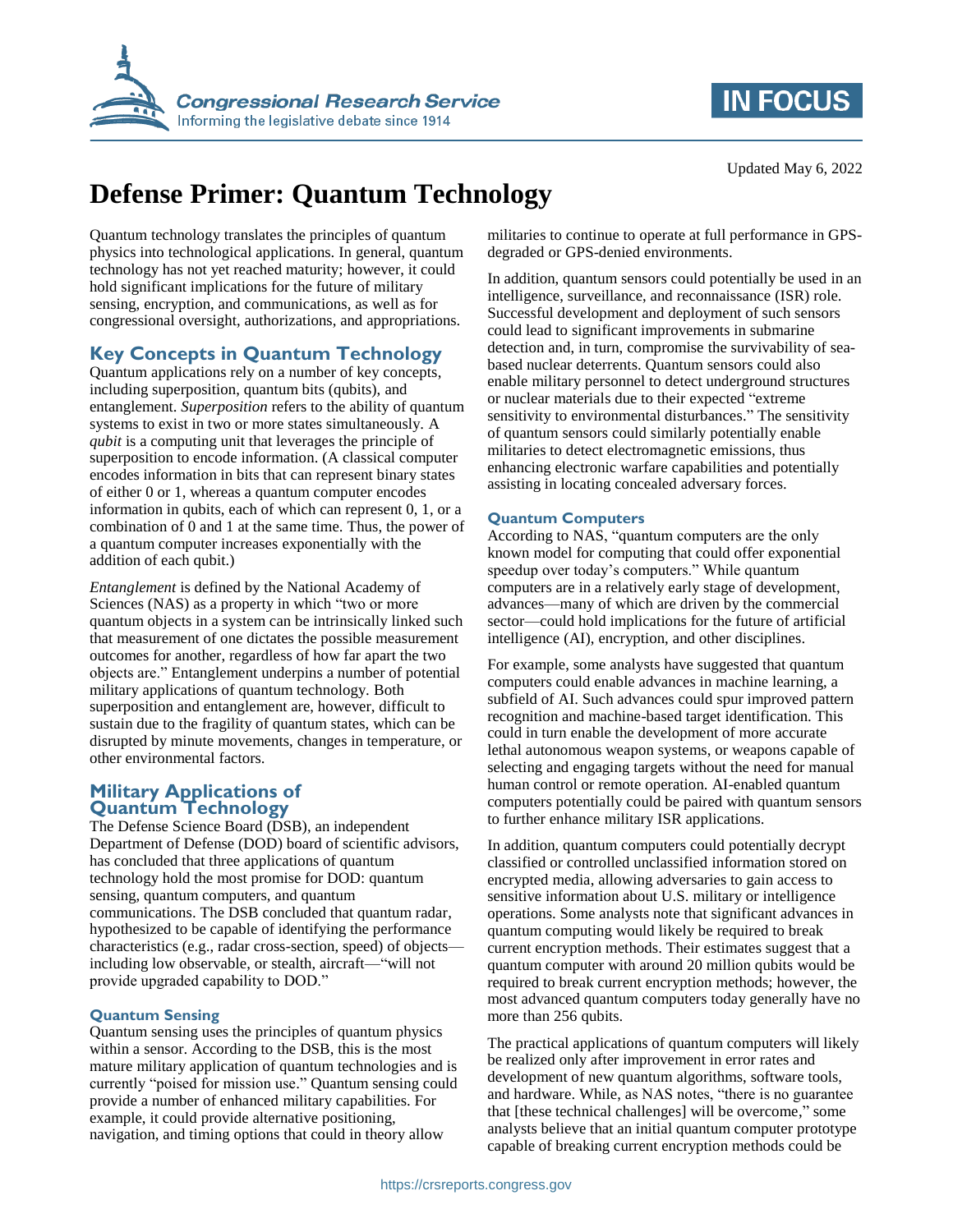developed in the 2030 to 2040 timeframe. For this reason, NAS concludes that "the development, standardization, and deployment of post-quantum cryptography is critical for minimizing the chance of a potential security and privacy disaster." (Information intercepted prior to the deployment of post-quantum cryptography would not be protected.)

In May 2022, the Biden administration released *National Security Memorandum on Promoting United States Leadership in Quantum Computing While Mitigating Risks to Vulnerable Cryptographic Systems (NSM-10)*, which "directs specific actions for agencies to take as the United States begins the multi-year process of migrating vulnerable computer systems to quantum-resistant cryptography." NSM-10 notes that the Director of the National Institute of Standards and Technology and the Director of the National Security Agency are developing and expected to publicly release by 2024 technical standards for quantum resistant cryptography and additionally cites a national "goal of mitigating as much of the quantum risk as is feasible by 2035."

#### **Quantum Communications**

Quantum communications—excluding quantum key distribution ([QKD], discussed below)—are in a nascent stage of development. Quantum communications could theoretically enable the secure networking of quantum military sensors, computers, and other systems, thus improving performance over that of a single quantum system or classical communications network. Networking could additionally strengthen the robustness of such systems at range, thus expanding the potential environments in which they could be deployed (i.e., outside of the laboratory settings generally required to sustain fragile quantum states). This could significantly expand the military utility of quantum communications.

Quantum key distribution is a subset of quantum communications that uses the principles of quantum physics to encrypt information that is then sent over classical networks. QKD enables secure communications that cannot be covertly intercepted during transmission. (QKD communications can, however, be intercepted at the relay stations currently required for long-distance transmissions.) China is reportedly investing heavily in QKD and completed construction of an approximately 1,250 mile Beijing-Shanghai quantum network in 2016. Nonetheless, the DSB concluded that "QKD has not been implemented with sufficient capability or security to be deployed for DOD mission use."

# **Funding and Recent Legislative Activity**

Congress has considered the management and implications of quantum technology. For example, Section 234 of the FY2019 National Defense Authorization Act (NDAA) (P.L. 115-232) directs the Secretary of Defense—acting through the Under Secretary of Defense for Research and Engineering—to execute a quantum technology research and development program in coordination with the private sector and other government agencies.

Furthermore, Section 220 of the FY2020 NDAA (P.L. 116- 92) requires DOD to develop ethics guidelines for the use of quantum technologies, as well as plans for supporting the quantum workforce and reducing the cybersecurity risks associated with quantum technologies. It additionally authorizes the Secretary of each military department to establish Quantum Information Science (QIS) Research Centers that may "engage with appropriate public and private sector organizations" to advance quantum research. To date, the Navy has designated the Naval Research Laboratory as its QIS Research Center, while the Air Force has designated the Air Force Research Laboratory as a QIS Research Center for both the Air Force and Space Force. The Army says it does not plan to establish a QIS Research Center at this time.

Section 214 of the FY2021 NDAA (P.L. 116-283) directs the services to compile and annually update a list of technical challenges that quantum computers could potentially address within the next one to three years. The list currently includes quantum chemistry, optimization, and machine learning. Section 214 also directs the services to establish programs with small and medium businesses to provide quantum computing capabilities to government, industry, and academic researchers working on these challenges. Section 1722 directs DOD to conduct an assessment of the risks posed by quantum computers, as well as current standards for post-quantum cryptography.

Finally, Section 105 of the FY2022 NDAA (P.L. 117-81) directs the President to establish—through the National Science and Technology Council—the Subcommittee on the Economic and Security Implications of Quantum Information Science, while Section 229 directs the Secretary of Defense to "establish a set of activities to accelerate the development and deployment of dual-use quantum capabilities."

DOD has not provided a breakdown of quantum research in recent budget requests; however, according to data analytics firm Govini, DOD requested approximately \$688M for quantum technologies and research in FY2021.

# **Potential Questions for Congress**

- What funding level does the current maturity of military applications of quantum technology warrant? To what extent, if at all, should the U.S. government invest in and research technologies that enable quantum military applications (e.g., materials science, fabrication techniques)?
- To what extent, if at all, can commercial advances in quantum technology be leveraged for military applications?
- How mature are U.S. competitor efforts to develop military applications of quantum technologies? To what extent, if at all, could such efforts threaten advanced U.S. military capabilities, such as submarines and stealth aircraft?
- What measures are being taken to develop quantumresistant encryption and to protect data that have been encrypted using current methods?
- What measures, if any, should the United States take to ensure that the quantum workforce is sufficient to support U.S. competitiveness in quantum technology?